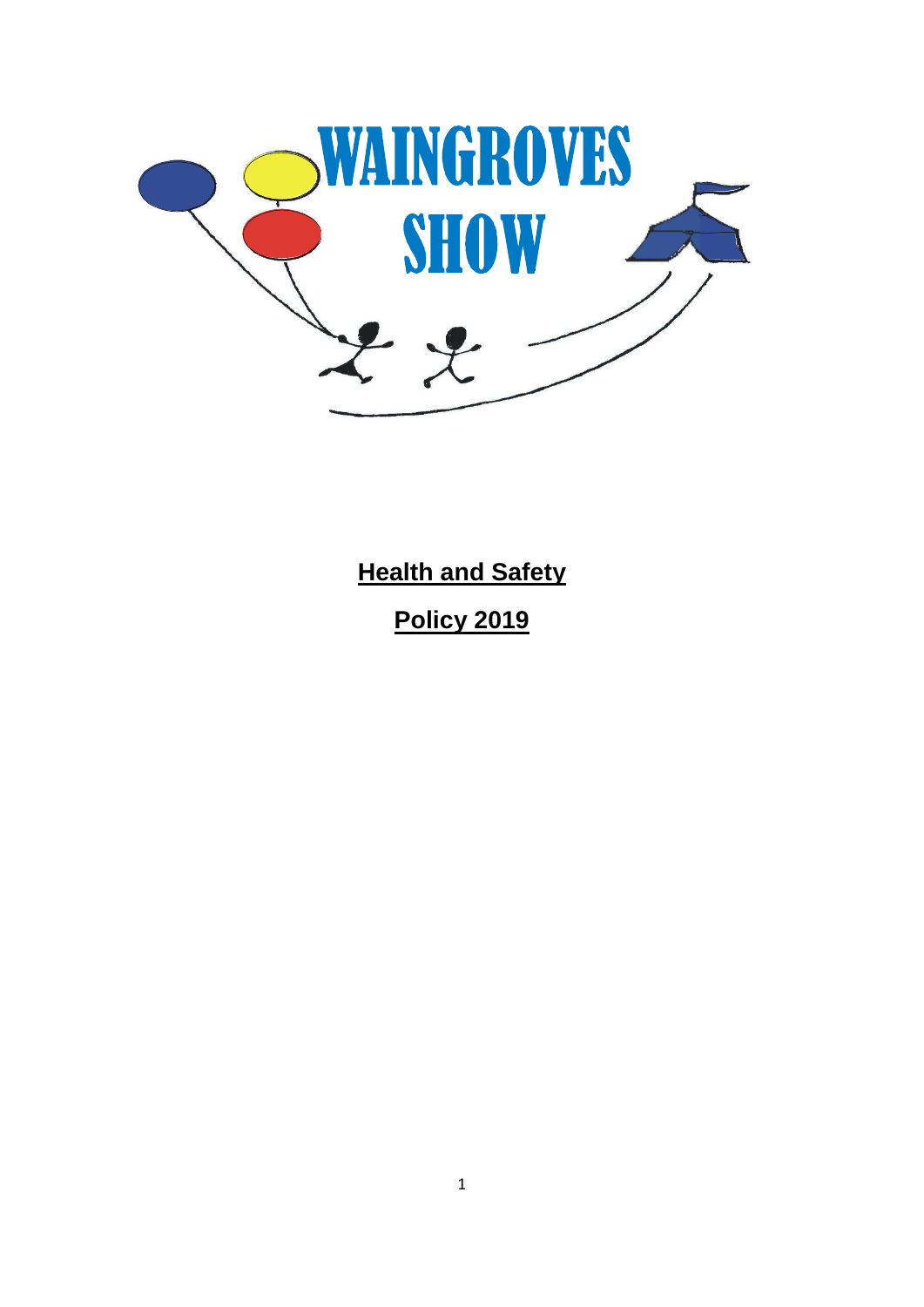#### **1. Introduction**

This document explains the way in which the Waingroves Show Committee manages health and safety and general governance for the show weekend to be held  $13<sup>th</sup> - 15<sup>th</sup>$  September 2019 in line with The Health and Safety Executive (HSE) Guidance. (Risks assessments and safety information contained may also be used to cover events where similar tasks, are being undertaken by the show committee and volunteers).

This document has been approved and adopted by the Show Committee and a copy has been made available to all committee members, volunteer groups and exhibitors via the shows website.

The health and safety of all volunteers, exhibitors and visitors is of paramount importance to the Committee. Health and safety remains the responsibility of all attendees and the Committee reserve the right to refuse entry or ask to leave the events any person who contravenes the personal safety of themselves or others.

The Committee's have assessed risks associated with the show and given these a rating score using the risk matrix at appendix 1. These risks have then been entered onto the risk register see **Appendix 1**.

It remains the responsibility of the committee members nominated to ensure the appropriate control measures are applied as to mitigate the risks from turning into actual events and therefore causing harm to persons or property.

Anyone with a health or safety concern relating to any show event should bring this matter to the attention of a Committee member as soon as is possible.

#### **2. Contractors, Ride Operators and Caterers**

The Show Committee expect all to abide by the information contained within this document and the Stall Regulations document issued to all stall holders and traders at time of application see **Appendix 2**. All outside organisations are responsible for undertaking of their own risk assessments and risk management, in line with HSE Guidance. If requested to do so you will be expected to provide details of safety checks and risk assessments to the Show Committee to fulfil the duty of care we have to all show visitors. Failure to do this may result in you being asked to leave the event.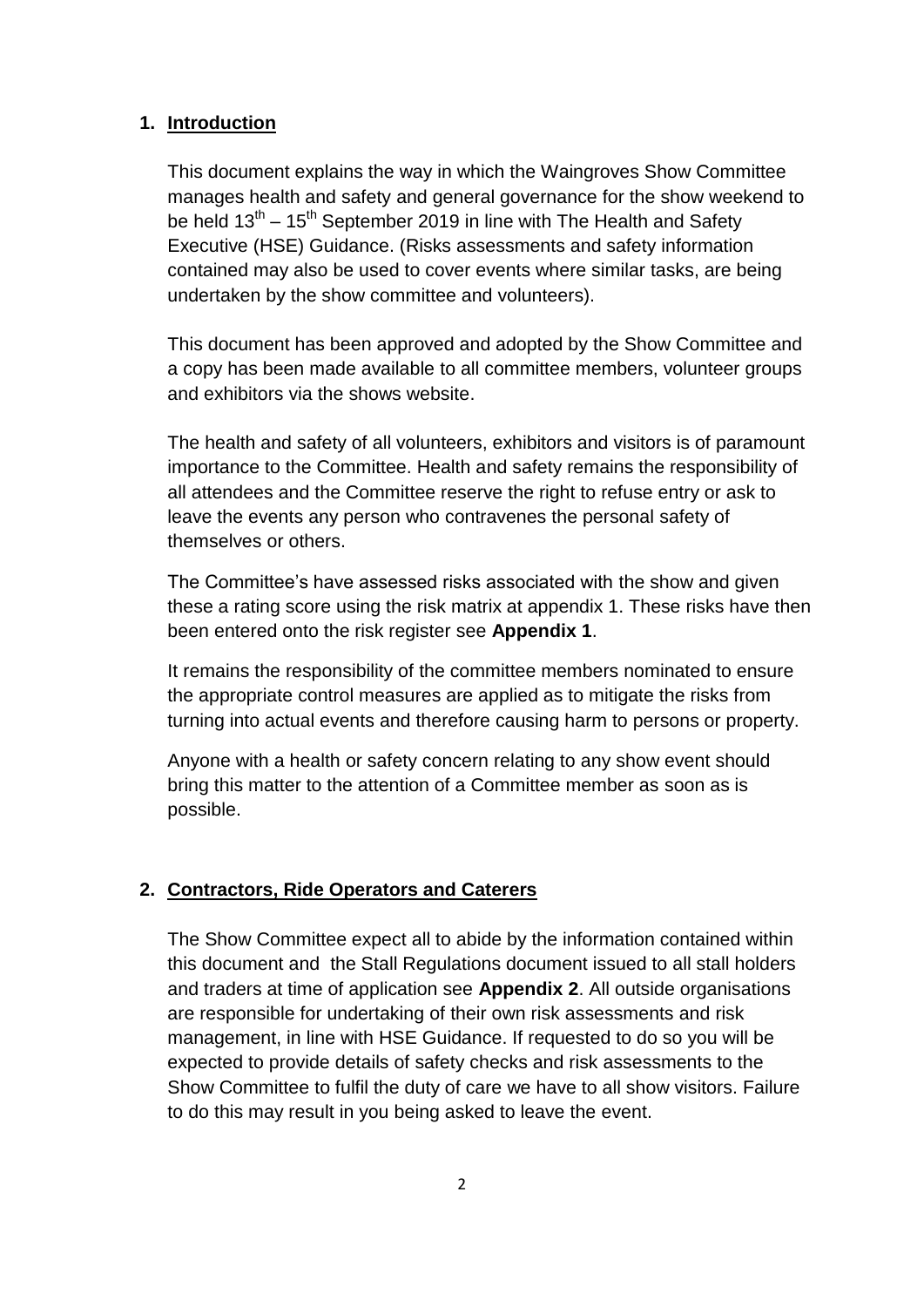### **3. Medical and First Aid**

The show event will be attended by a number of fully qualified first aid personnel, who can be called upon during the show. Details of how to access this service will be well advertised during the event. Marshalls will also be on duty with communication devices to call assistance should a medical incident occur.

# **4. Accidents, Injury or Damage to Property**

All accidents, injuries or damage must be reported to the Show Committee as soon as is practicably possible. An incident report see **Appendix 3** will then be completed and if necessary an entry into the accident book.

# **5. Fire Safety**

In the unlikely event of a fire during any of the show events, follow the fire safety instructions as posted at the venue in line with the fire safety procedures.

# **6. Safety Information**

All show volunteers will receive safety information leaflet see **Appendix 4** from the Committees Nominated Safety Officer prior to the commencement of duties.

Briefings will also take place for specifics tasks and additional safety information will be posted in some work areas (food safety etc).

All volunteers including Committee member must provide emergency contact information as described in the GDPR Policy (Emergency Contact Procedure) 2018.

# **7. Security**

All equipment and personal property is brought to the events at the owners own risk, the Show Committee accepts no liability for the loss or damage to personal property or vehicles parked in the car park.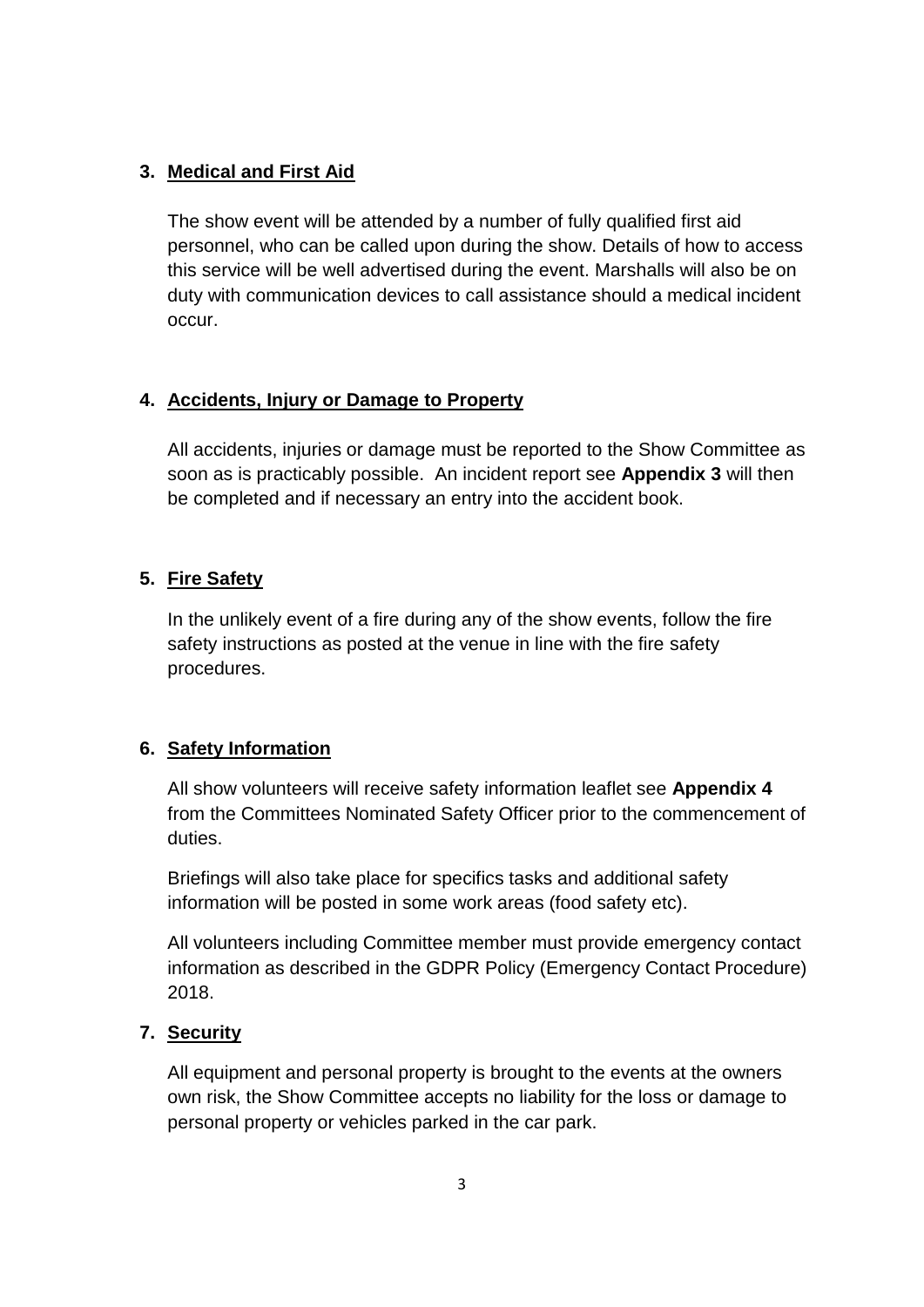Committee Members and Marshalls will be in attendance at the events and they will be vigilant with regard to making the event as secure as possible.

The Show Committee do have public liability insurance in place in line with statutory law.

We would ask all event attendees to be vigilant and report any suspicious behaviour to a Committee Member/Marshall. Local Police officers will also be in attendance at the main events should they be required.

### **8. Noise, Behaviours & DDA**

Whilst all events are arranged for people to have fun the Committee do expect that all attendees respect others, especially in relation to excessive noise or inappropriate behaviour.

As these are mainly family events lewd/rude behaviour or excessive swearing will not be tolerated and perpetrators may be asked to leave and/or banned from future Committee organised events.

The Show Committee will not tolerate discrimination in any form at any of the events it holds. Every effort will be made to make the events accessible to all in line with the Disability Discrimination Act (DDA). Any persons requiring special assistance should contact a Committee Member and every effort will be made to accommodate the request if within reason. Unfortunately this does not extend to travel to and from events.

#### **9. General Rules**

- See stall regulations at **Appendix 2**
- No cycle riding allowed on the show ground during the event.
- No vehicle access is permitted between 13.15 & 16.30 on the show ground other than emergency service vehicles if required.
- Volunteers under the age of 16 must be accompanied and supervised by an appropriate parent or guardian. Volunteers under the age of 18 are excluded from specific task as identified within the risk assessments.